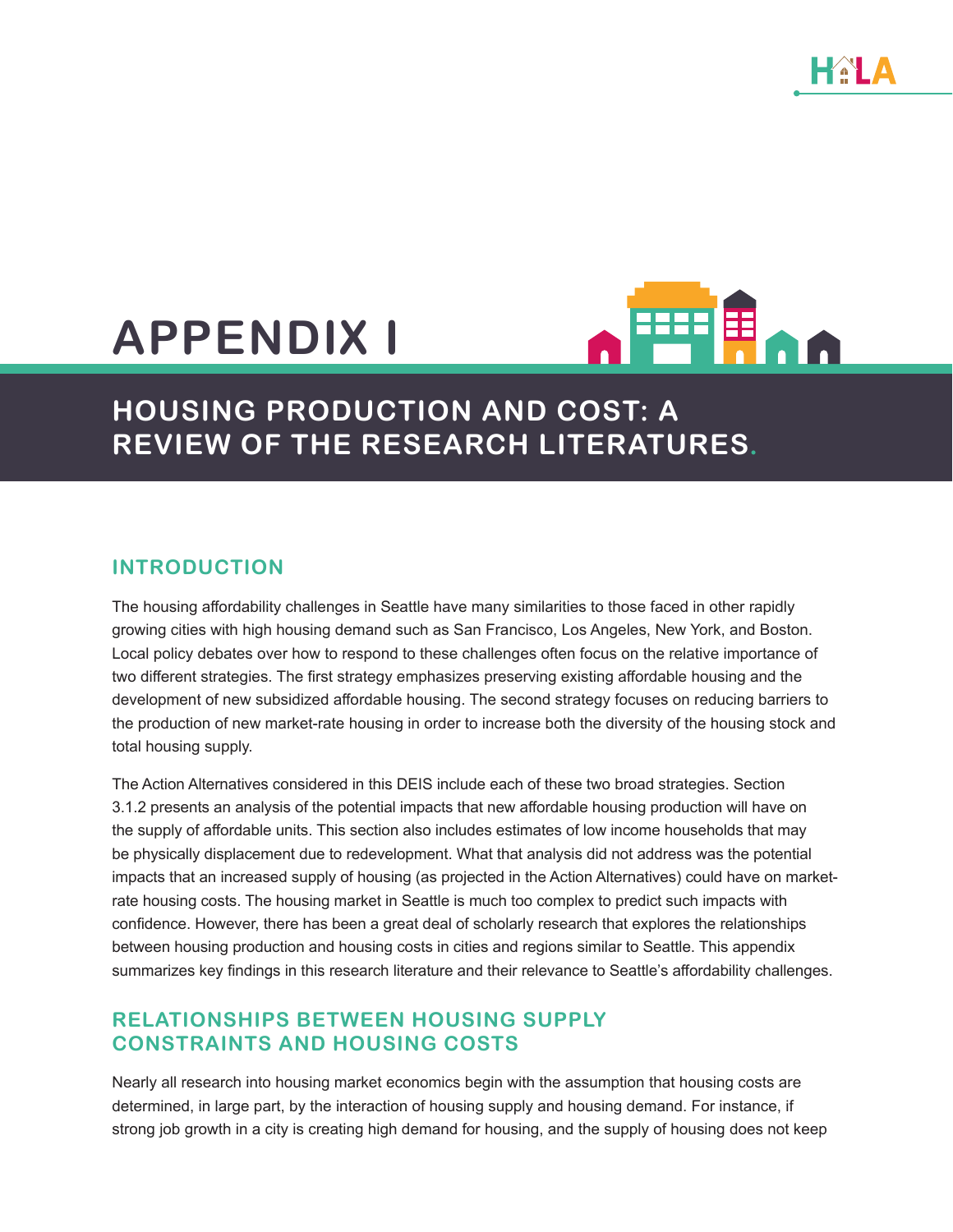

pace with that demand, then housing prices will rise as an increasing number of households compete for a limited number of available homes. Many research studies explore this assumption by examining housing costs in different cities or regions that place different kinds of constraints on the supply of new housing. One kind of constraint is land use controls, or limitations on the allowable uses, heights, and/or density of new development on privately owned land. Economic theory suggests that if constraints reduce the quantity of housing that developers can provide below that of demand, housing prices will increase (Bruekcner, 1990; Glaeser and Ward, 2009). Glaeser and Gyourko (2003) and Glaeser, Gyourko, and Saks (2005) argue that the dramatic rise in housing costs in cities such as Seattle is largely due to planning, zoning, and permitting regulations such as designated historic districts and imposing impact fees. By raising hurdles to new development, they argue, local and state governments have made building supply less elastic, or less responsive to increases in housing demand and costs (Cunningham, 2007).

One large body empirical research on this topic focuses at the scale of metropolitan regions and the impacts of regional growth management practices, such as urban growth boundaries. Growth management constrains the amount of land within a metropolitan region that is available for new housing development. In a review of the planning research literature, Addison et al. (2012) found, with few exceptions, growth management is associated with either increased housing prices or decreased housing affordability.1 However, research by Aurand (2010) indicates these price impacts can be countered by policies to encourage greater density and variety of housing types within the urban growth area—characteristics he found to be associated with greater housing affordability in both Seattle and Portland at the neighborhood scale. Cunningham (2007) also examined the effects of urban growth boundaries in the Seattle area, and while the paper generally supports the economic theory (p. 357), Cunningham also found that urban growth boundaries increased construction inside the boundary and reduced price volatility.<sup>2</sup>

Growth management is only one kind of constraint that can create barriers to housing construction and housing supply. Gyourko and Molloy

*<sup>1</sup> Relevant papers reviewed by Addison et al include (Nelson, 2000; Carruthers, 2002; Downs, 2002; Anthony, 2003; Anthony, 2006; Woo and Guldmann, 2011). An earlier review of empirical research on the effects of land use regulation on housing by Quigley and Rosenthal (2005, p. 70) finds variation in quality and findings. However, their own research also supports the same conclusion.*

*<sup>2</sup> It is important to note that Cunningham did not examine the net effect on construction in the region, only the distribution of construction inside and outside the boundary.*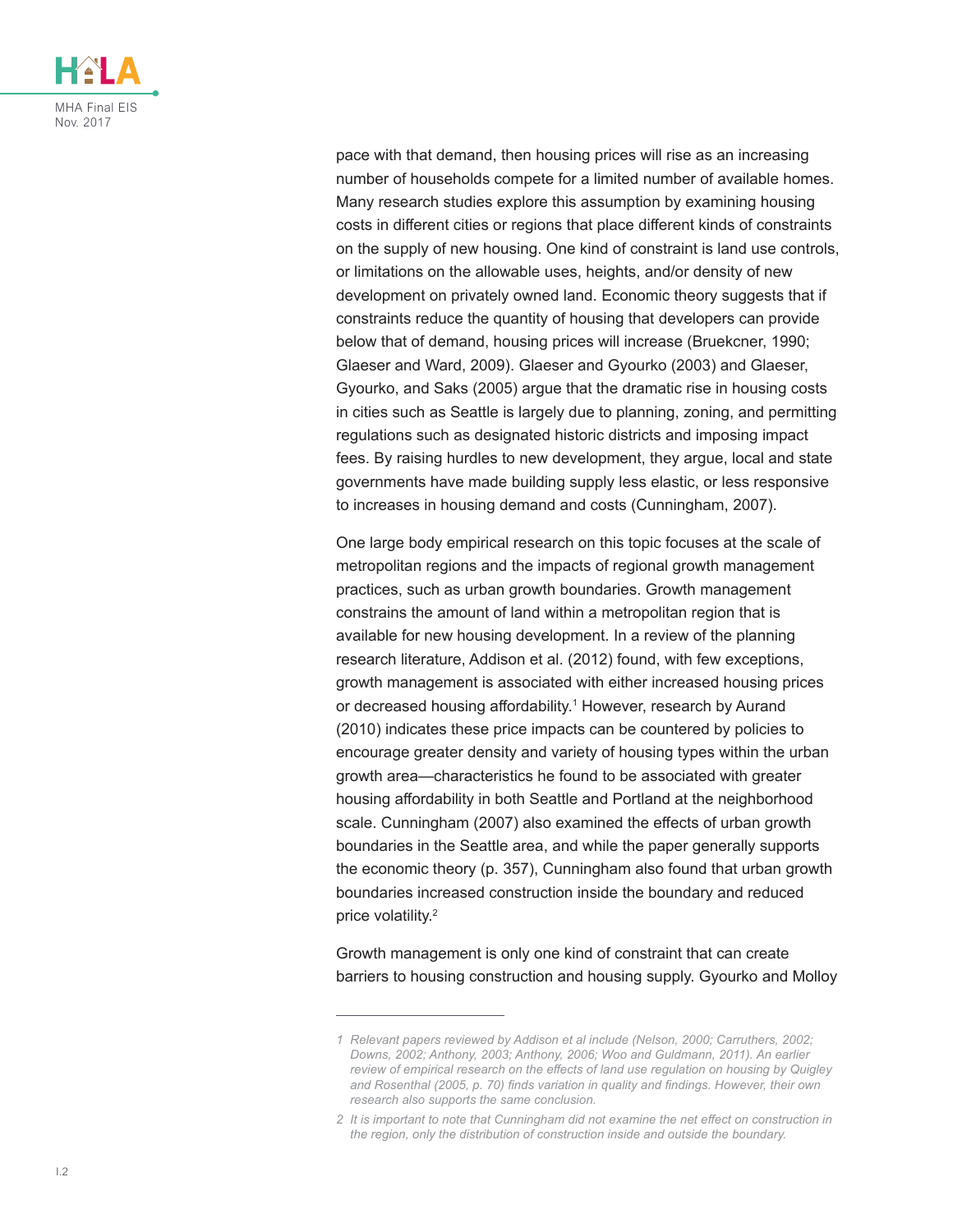

(2015) conducted a comprehensive review of the research literature on the causes and effects of local regulation on housing supply. They define regulation as "any form of government that restricts the number, location, quality, or shape of residential development" (p. 4). According to Gyourko and Molloy, "the vast majority of studies have found that locations with more regulation have higher house prices and less construction" (p. 42). Key studies that examine this theme at the city-scale include Katz and Rosen (1987), Malpezzi (1996), Mayer and Somerville (2000), Quigley and Rosenthal (2005), Glaeser and Ward (2009), and Jackson (2014). These studies vary primarily by type of data available, jurisdictional scale, and location. Gyourko and Molloy identify one of the overall weaknesses in the literature on housing supply regulation to be a lack of "good time series with which to measure changes in regulation" (p. 5); because much of the economic literature on housing and regulation, especially those empirical studies of the effects of regulations on housing supply, uses data from multiple different housing markets taken at a single point in time.

#### **MEASURING THE IMPACTS OF REGULATION ON HOUSING PRICES**

Glaeser, Gyourko, and Saks (2005) took a very different approach than the previously reviewed studies in their examination of high housing costs in Manhattan. Between 1960 and 2000, Manhattan experienced a decline in the number of permitted residential units while the borough and region both experienced a sharp increase in real housing prices. They note many other rapidly growing regions experienced flat or declining housing costs during the same time period and argue that Manhattan's rising housing costs cannot be explained by increased demand alone (p. 332). To understand what else may be contributing to the rising housing costs, the authors use an unusual methodology based on the classic economic assumption that competition reduces prices and profits. They compare the marginal cost of construction to the selling price of multi-family housing in Manhattan. Under economic theory, these numbers should be relatively close in a competitive market. However, the authors found that while estimated construction costs for high-rise housing in Manhattan were relatively high at approximately \$275 per square foot (p. 346), housing sold for an estimated \$500 per square foot (p. 339: Table 1). This is an 80 percent increase in price over marginal production cost.

To identify the source of the difference between the construction cost and selling price, the authors worked to rule out potential explanations.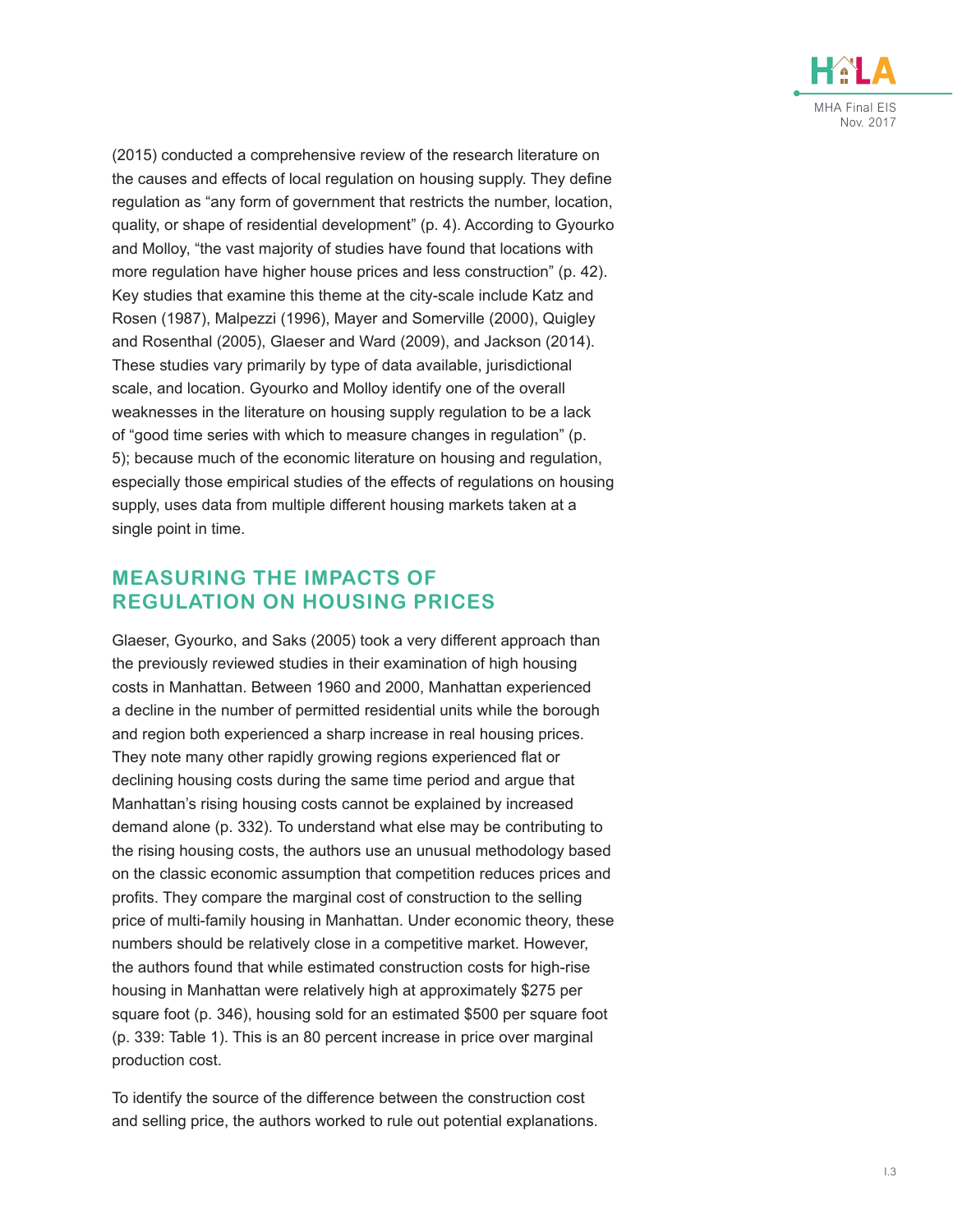

Any major differences between cost and price, they contend, suggest one or more of the following: measurement errors, non-competitive markets, or external factors are affecting demand and/or supply.<sup>3</sup> To rule out measurement error, the authors compared several sources of data on construction costs, including materials, labor, equipment, and soft costs such as architect fees and engineering. To evaluate whether the Manhattan residential construction market is competitive, the authors quantified the number of developers competing in the marketplace for new home development. They identified 100 multi-family housing developers headquartered in Manhattan and 329 located elsewhere in New York City. As the authors note, construction companies do not have to be located in a city to build there, so this underestimates the likely number of multifamily housing construction companies operating in Manhattan. They also consider another possibility, that the technology necessary to build high-rises is concentrated in a small number of developers that could collude to distort the market and drive up profits. The authors also argue against technological limitations based on the almost hundred-year history of building high-rises in Manhattan. In the end, they conclude "all the available evidence suggests that the housing production industry is highly competitive" (p. 337).

After ruling out measurement error and market competitiveness as explanations, the authors conclude that external factors must be restricting the supply of housing compared to market demand. Unlike much of the other research reviewed for this Appendix, the authors do not attempt separate out individual constraint types or measure the level of constraints present in Manhattan. Instead, they suggest that these external factors "could include a wide variety of quantity controls, zoning rules, taxes, or fees" (p. 336). The authors also consider where the excess amount paid above construction costs is distributed:

**"** *[A] high ratio of sales prices to construction costs does not imply that developers are making excess profits. On the margin, the benefits of the very high prices should be competed away via legal bills, lobbying fees, the carry costs of invested capital during long delays, or any of the myriad other expenses associated with navigating the city's regulatory maze. Regulatory barriers essentially function as a tax that* 

*<sup>3</sup> Because the analysis considered only the marginal cost of high-rise units, considerations like financing, land value, land preparation, and changes to community character were not included as factors. While land value is a large component of housing costs, it does not contribute to the marginal cost of adding additional floors and additional units to a multi-family building.*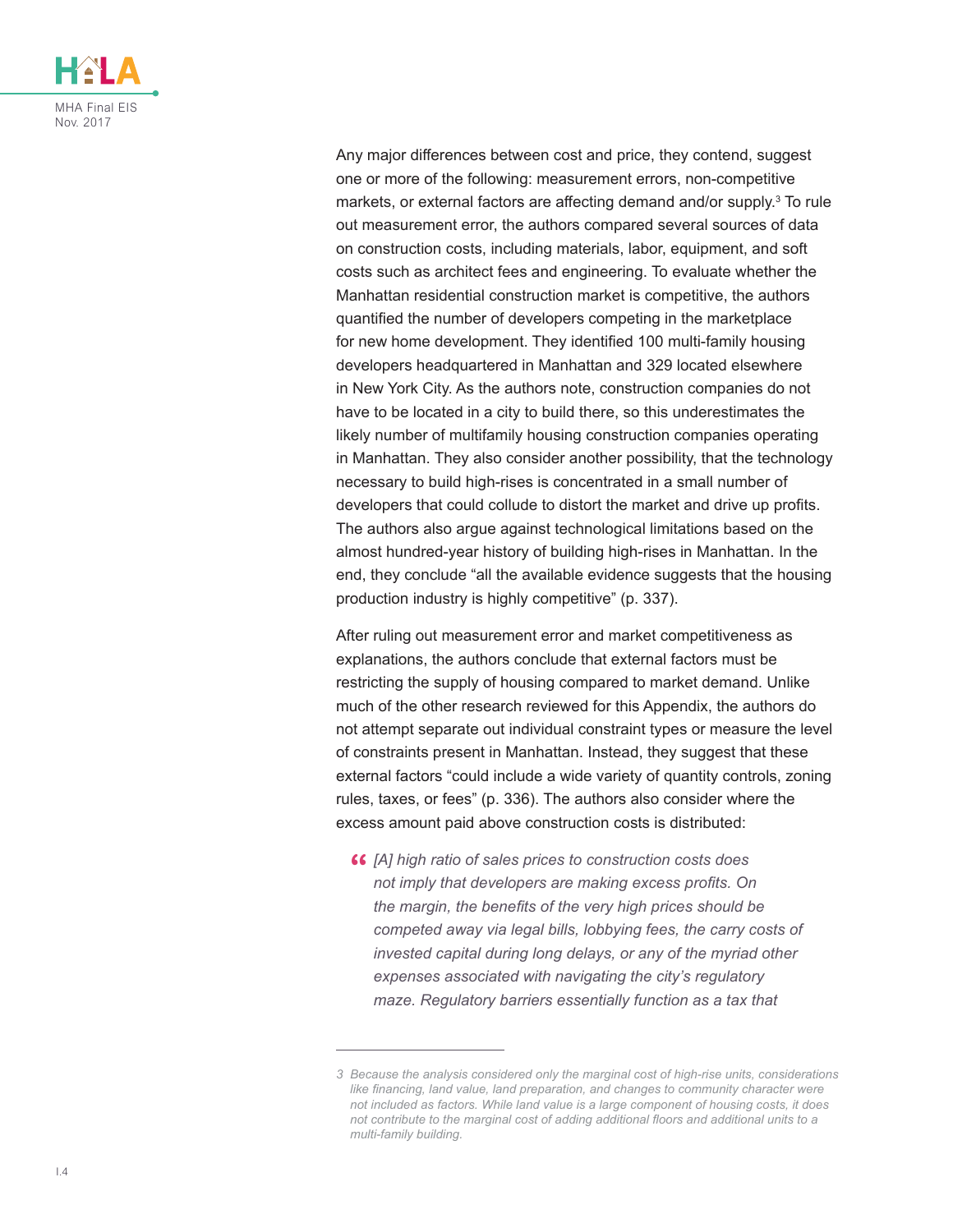

*adds to the fixed costs of building. While this should not affect the margin concerning how high to build (conditional on building in the first place), it could change the decision of whether to build if the fixed costs are not covered by the return on the building. This is why our evidence is most convincing in accounting for why there are not additional taller buildings in Manhattan. Because we cannot be sure that other, nonregulatory fixed costs also did not rise, we do not claim that all of the sharp drop in construction levels is explained by regulation. (p. 334 fn. 4)* **99** 

Glaeser and Gyourko (2017) use a similar approach of comparing construction costs and sales prices to identify locations with possible market distortions. Their insight is that if housing is competitively supplied, sales prices should largely reflect the production cost of housing plus the consumption value of the land itself. Their estimate of the regulatory "tax" on homes is quite large for West Coast cities, including Seattle, as well as New York and Boston. Of the 98 metropolitan areas included in their study, Seattle the ninth highest ratio of housing price to minimum profitable production cost, putting Seattle in an "expensive market" and very similar to New York (p. 7 and 37 Figure 8).

#### **THE IMPACTS OF HOUSING PRODUCTION AT THE NEIGHBORHOOD SCALE**

While reducing constraints on housing production may help reduce housing costs at a regional or city scale, it does not necessarily follow that the same relationship is present at the neighborhood scale. This is because market mechanisms work differently at these different scales. At the regional scale, demand for new housing is determined, primarily, by regional employment growth. Increasing housing supply reduces competition for available housing, pushing down housing costs. However, demand for housing can vary significantly by city and neighborhood based on the kinds of services and amenities available, proximity to employment centers, perceptions of safety. New development in a neighborhood, therefore, has potential to impact demand for housing in that neighborhood by adding amenities and changing the demographic composition. Therefore, by inducing more demand in a neighborhood, more market-rate development could, potentially, also increase housing costs and induce more economic displacement relative to other neighborhoods. This theory is consistent with the findings of an empirical study of urban revitalization in New York City, where the city built more than 180,000 housing units in distressed neighborhoods (Schill, Ellen, Schwartz, A., and Voicu, 2002).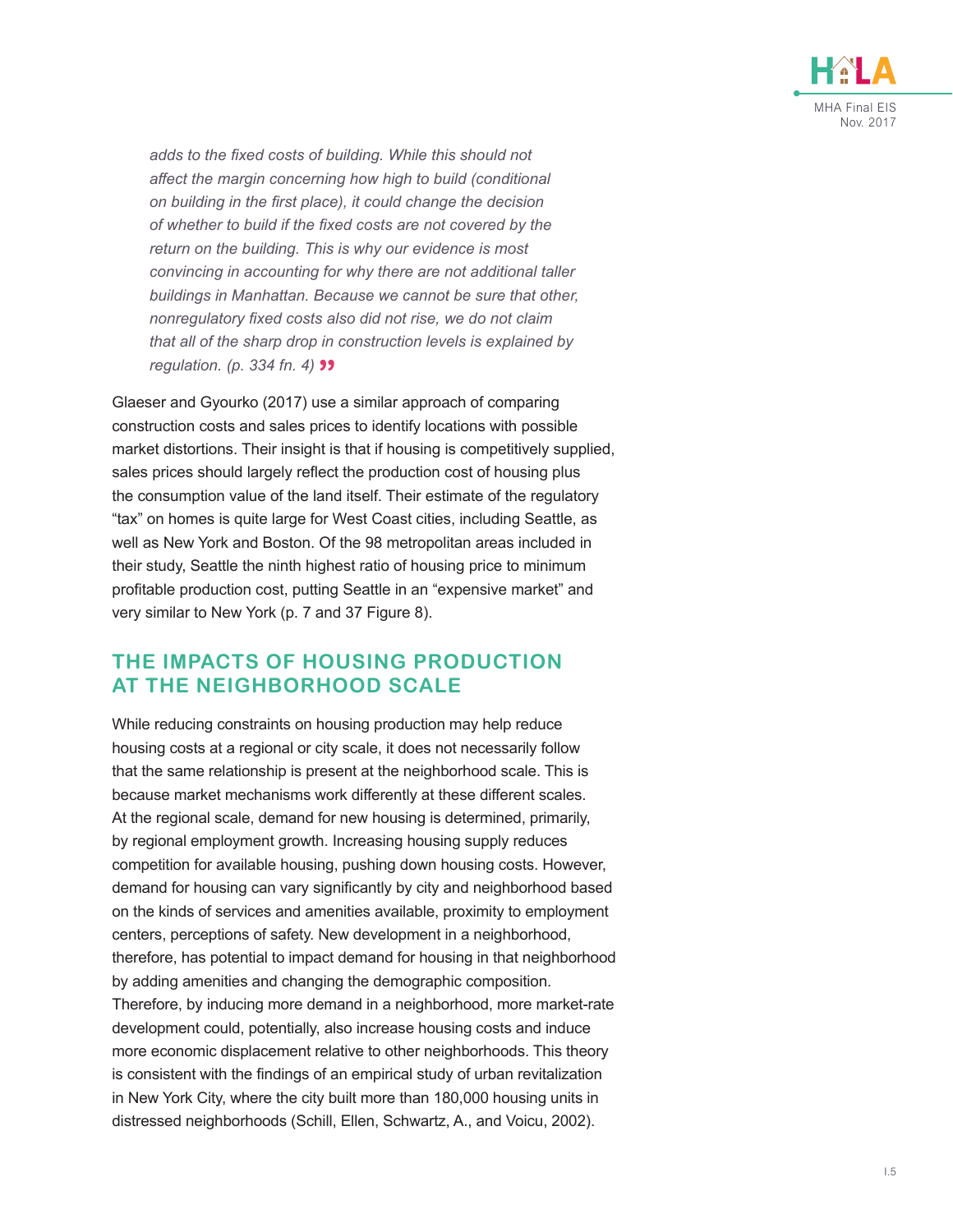

The authors found an increased in housing values and increased housing cost burdens among renters in affected neighborhoods.

Zuk and Chapple (2016) explore the relationship between market rate housing production and affordability at the neighborhood scale in a study of the San Francisco Bay Area housing market. They find increased housing market production is associated with reduced displacement in an analysis of all census tracts regionwide. However, when they compared findings to an analysis of census block groups in the City of San Francisco only, they found market-rate housing production has no significant effect on the likelihood displacement. They conclude that in cities with very high levels of housing demand, such as San Francisco and Seattle, increased market rate housing production is an important but insufficient strategy for improving housing affordability and reducing displacement pressure. Their study also examined the role of subsidized housing production and found that increased subsidized housing reduces the displacement of low income households at the neighborhood scale.

Other studies have examined the role that increasing the density of housing in neighborhoods can have on housing affordability. In a study of the Seattle and Portland regions referenced above, Aurand (2010) found that neighborhoods with greater density were more likely to include rental units affordable to households earning 50 percent AMI. However, he found that diversity of housing stock had an even stronger relationship to housing affordability. Neighborhoods with a greater variety of different housing types (single family, townhouses, small multi-unit structures, and larger multi-unit structures) were even more likely to include affordable rental units. The study concludes that cities should allow for and encourage a greater variety of housing unit types in areas that are receiving new growth.

#### **CONCLUSIONS**

Previous research in the planning and housing economics literature suggests that if housing production in Seattle were to increase, as projected in the Action Alternatives, it would have a positive impact on housing affordability citywide when compared to the No Action alternative. However, these impacts may vary by neighborhood. It is possible increased development in some neighborhoods with relatively lower housing costs and lower housing demand could change the character of those neighborhoods, influencing the level of housing demand. This could, in some cases, result in a situation where housing costs increase more rapidly in that neighborhood than would be the case if the neighborhood experienced significantly less new growth, assuming no change in the amount of housing growth citywide.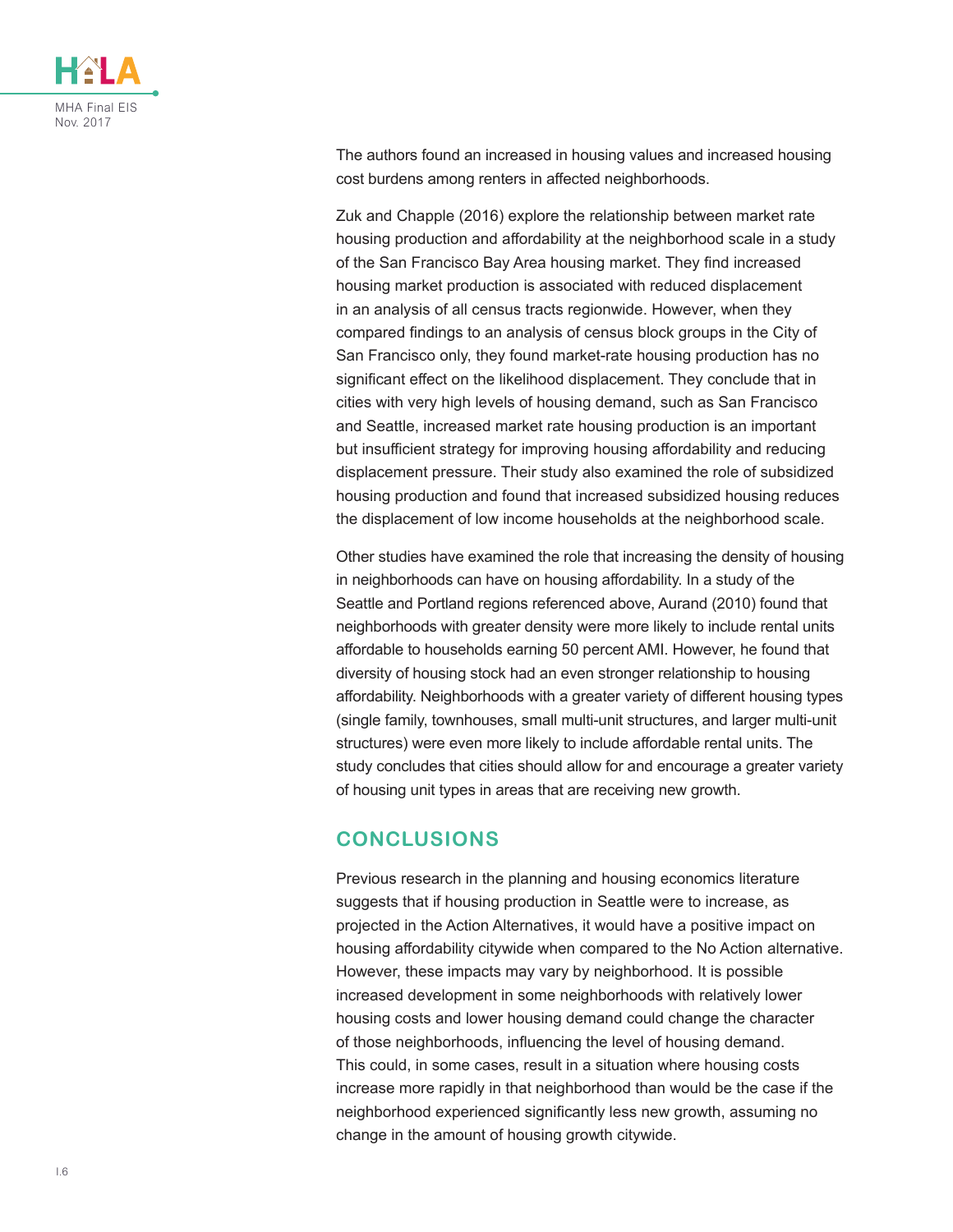

#### **REFERENCES**

- Addison, C., Zhang, S., and Coomes, B. (2012). Smart Growth and Housing Affordability: A Review of Regulatory Mechanisms and Planning Practices. *Journal of Planning Literature, 28(3)*, 215-257.
- Alonso, W. (1964). *Location and Land Use: Toward a General Theory of Land Rent*. Cambridge, UK: Cambridge University Press.
- Anthony, J. (2003). The Effects of Florida's Growth Management Act on Housing Affordability. *Journal of the American Planning Association, 69*, 282-294.
- Anthony, J. (2006). State Growth Management and Housing Prices. *Social Science Quarterly, 87*, 122-141.
- Aurand, A. (2010). Density, Housing Types and Mixed Land Use: Smart Tools for Affordable Housing? *Urban Studies, 47(5)*, 1015-1036.
- Brueckner, J. K. (1995). Strategic Control of Growth in a System of Cities. *Journal of Public Economics, 57*, 393-416.
- Bruekcner, J. K. (1990). Growth Controls and Land Values in an Open City. *Land Economics, 66*, 237-248.
- Carruthers, J. A. (2002). The Impact of State Growth Management Programmes: A Comparative Analysis. *Urban Studies, 39*, 1959- 1982.
- Cunningham, C. R. (2007). Growth Controls, Real Options, and Land Development. *The Review of Economics and Statistics, 89(2)*, 343- 358.
- Downs, A. (2002). Have Housing Prices Risen Faster in Portland than Elsewhere? *Housing Policy Debate, 13*, 7-31.
- Epple, D., Gordon, B., and Sieg, H. (2010). A New Approach to Estimating the Production Function for Housing. *Amercian Economic Review, 100(June)*, 905-924.
- Glaeser, E., and Gyourko, J. (2003). The Impact of Zoning on Housing Affordability. *Economic Policy Review, 9(2)*, 21-29.
- Glaeser, E., and Gyourko, J. (2017, January 4). The Economic Implications of Housing Supply. *Zell/Lurie Working Paper No. 802*.
- Glaeser, E., and Ward, B. (2009). The Causes and Consequences of Land Use Regulation: Evidence from Greater Boston. *Journal of Urban Economics, 65(3)*, 265-278.
- Glaeser, E., Gyourko, J., and Saks, R. (2005). Why is Manhattan So Expensive? Regulation and the Rise in Housing Prices. *The Journal of Law and Economics, 48(October)*, 331-369.